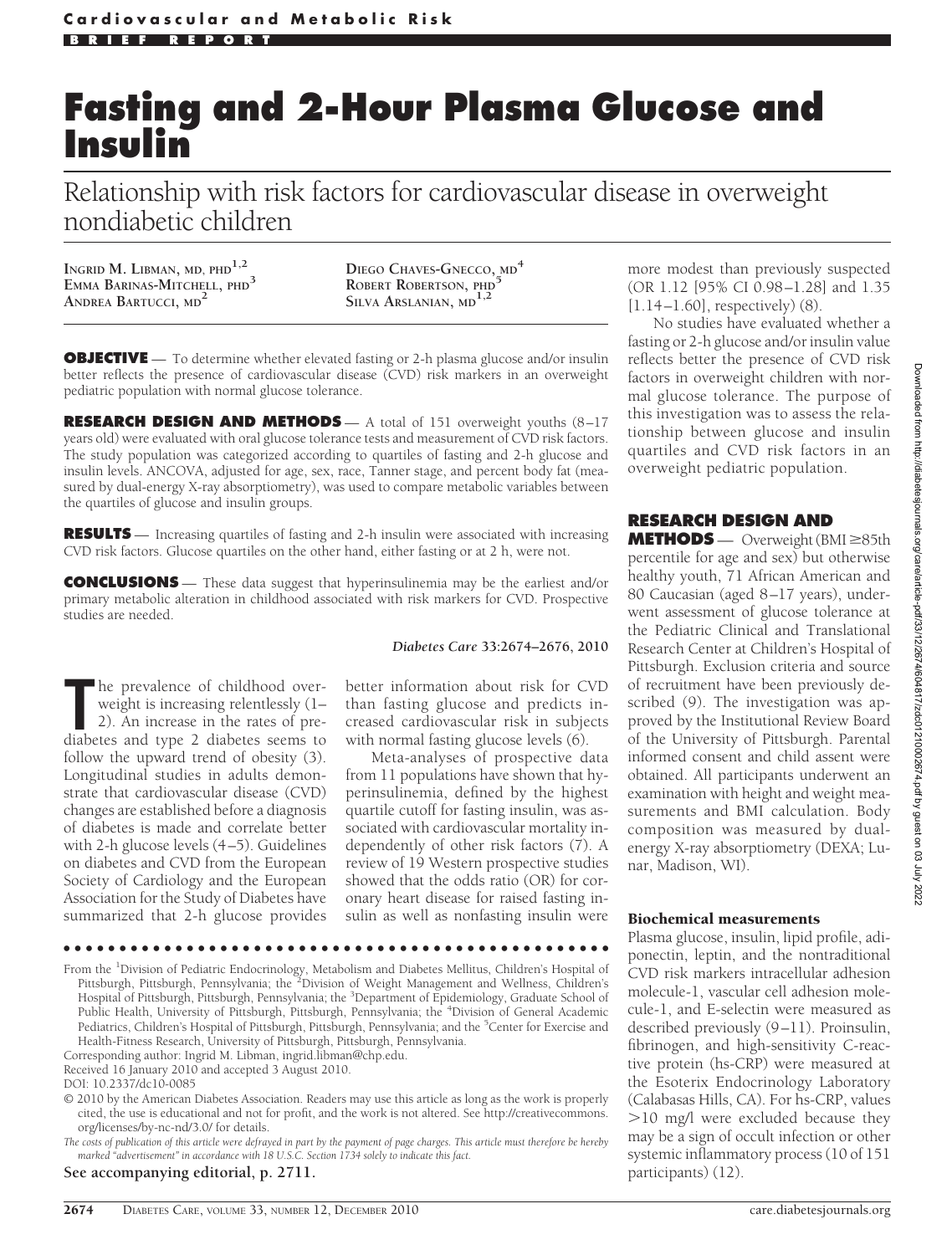*Libman and Associates*



Figure 1—*CVD risk markers according to fasting and 2-h insulin quartiles. DBP, diastolic blood pressure; ICAM, intracellular adhesion molecule-1; SBP, systolic blood pressure.*

# Statistical analysis

Data are presented as means  $\pm$  SD for normally distributed continuous variables, median (interquartile range) for non-normal continuous variables, and *n* (%) for categorical variables. Independent Student *t* tests were used to compare normally distributed continuous subject characteristics, and Pearson  $\chi^2$  test was used to compare proportions. The study population was categorized according to quartiles of fasting and 2-h glucose and insulin levels to assess differences between the quartiles in CVD risk factors. ANCOVA, adjusted for age, sex, race, Tanner stage (prepubertal and pubertal), and percent body fat (measured by DEXA), was used to compare metabolic variables between the quartiles of glucose and insulin groups. Statistical analyses were performed using SPSS 15.0 (SPSS, Chicago, IL). All statistical tests were twotailed, and  $P$  values of  $\leq 0.05$  were considered to be statistically significant.

**RESULTS** — Of the 151 subjects, 71 were African American (59% female, 41%

male; mean age  $12.3 \pm 2$  years; Tanner stage 22.9% prepubertal, 77.1% pubertal; mean BMI 32.1  $\pm$  5.8 kg/m<sup>2</sup>; BMI percentile 98.2  $\pm$  2.0; percent body fat 43.2  $\pm$ 7.5%) and 80 were Caucasian (54% female,  $46\%$  male; mean age  $13.1 \pm 2.6$ years; Tanner stage 21.9% prepubertal, 78.8% pubertal; mean BMI 33.0  $\pm$  6.8 kg/m<sup>2</sup>; BMI percentile 98.4.2  $\pm$  1.6; percent body fat  $43.8 \pm 6.1\%$ ).

There were no significant associations between quartiles of glucose levels, either fasting (mean glucose  $77 \pm 4$ ,  $85 \pm 1$ ,  $90 \pm 1$ , and  $94 \pm 2$  mg/dl, respectively, in the lowest, 2nd, 3rd, and highest quartiles) or at 2 h (mean glucose  $94 \pm 7$ ,  $108 \pm 3$ ,  $118 \pm 3$ , and  $129 \pm 4$  mg/dl, respectively, in the lowest, 2nd, 3rd, and highest quartiles), with any of the CVD risk factors ( $P$  for trend  $> 0.05$ ) after adjusting for age, sex, race, Tanner stage, and percent body fat.

The median (interquartile range) values for fasting insulin levels was 13.7 (12.0–15.3), 21.0 (18.4–22.0), 28.7 (26.2–30.7), and 43.8 (37.8–53.7)  $\mu$ IU/ml for quartiles 1, 2, 3, and 4, respectively. For 2-h insulin levels the values were 48.1 (30.7–52.9), 76.4 (69.1– 84.2), 125.4 (107.0–155.4), and 222.8  $(202.0 - 300.0) \mu$ IU/ml for quartiles 1, 2, 3, and 4, respectively.

Quartiles of insulin, fasting and at 2 h, were associated with heightened CVD risk factors. Figure 1 indicates CVD risk factors that showed a statistically significant trend. Systolic and diastolic blood pressure, triglycerides, VLDL cholesterol, intracellular adhesion molecule-1, and leptin increased significantly with increasing fasting insulin; triglycerides, VLDL-cholesterol, and leptin increased with increasing 2-h insulin. HDL cholesterol decreased with increasing quartiles of fasting insulin (44  $\pm$  12, 42  $\pm$  9, 40  $\pm$ 7, 39  $\pm$  9 mg/dl for quartiles  $\leq$ 25, 25–  $50, 50 - 75$  and  $\geq 75$ , respectively; *P* for trend  $= 0.04$ 

**CONCLUSIONS** — Our findings in overweight nondiabetic children demonstrate that *1*) an increase in insulin quartiles, fasting and at 2 h, was associated with higher levels of a number of CVD